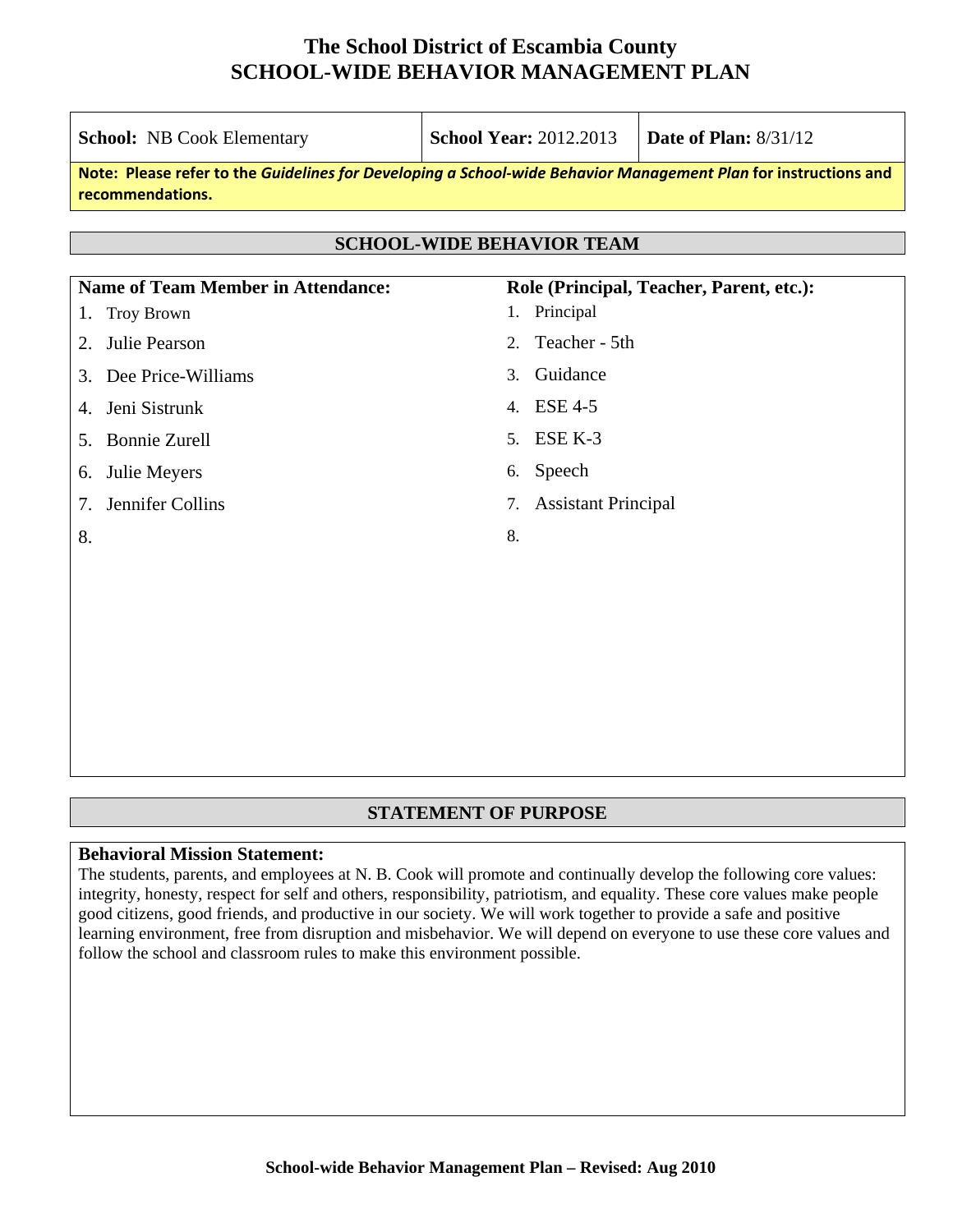### **BASELINE DATA**

### **PREVIOUS SCHOOL YEAR** 2011 - 2012

| <b>Office Discipline Referrals (ODR)</b>                                         |       |
|----------------------------------------------------------------------------------|-------|
| Number of Office Discipline<br>Referrals (ODR)                                   | 31    |
| Average ODR per Student<br>$(\text{\# ODR} \div \text{\# of students enrolled})$ | 0.048 |
| Number of Students with ODR                                                      | 25    |
| <b>Attendance</b>                                                                |       |
| <b>Average Daily Attendance</b>                                                  | 96.9  |
| Excused Tardies (Elem)                                                           | N/A   |
| Unexcused Tardies (Elem)                                                         | N/A   |
| Excused Early Check-outs (Elem)                                                  | N/A   |
| Unexcused Early Check-outs (Elem)                                                | N/A   |

| <b>Out-of-School Suspensions (OSS)</b>                                                          |       |  |  |  |  |
|-------------------------------------------------------------------------------------------------|-------|--|--|--|--|
| Number of Incidents of<br>Out-of-School Suspension (OSS)                                        | 3     |  |  |  |  |
| Average OSS per Student<br>$(\text{\#} \text{OSS} \div \text{\#} \text{ of students enrolled})$ | 0.005 |  |  |  |  |
| Number of Students with OSS                                                                     | 3     |  |  |  |  |
| <b>In-School Suspensions (ISS)</b>                                                              |       |  |  |  |  |
| Number of Incidents of<br>In-School Suspension (ISS)                                            | 9     |  |  |  |  |
| Average ISS per Student<br>(# ISS $\div$ # of students enrolled)                                | 0.014 |  |  |  |  |
| Number of Students with ISS                                                                     | 8     |  |  |  |  |
| <b>Bullying Prevention</b>                                                                      |       |  |  |  |  |
| Percent of Students Trained                                                                     | 100   |  |  |  |  |
| <b>Percent of Staff Trained</b>                                                                 | 100   |  |  |  |  |

### **ADDITIONAL DATA AND OUTCOMES**

**What other data or outcomes will your school use for continuous monitoring of your school-wide behavior management plan (e.g., academic data, faculty attendance, school surveys, training, ESE referrals, etc.)? The outcomes may also include various ways of analyzing school-wide behavioral data as outlined in the** *School-wide Behavioral Data Guide* **(e.g., referrals/suspensions by grade level, location, problem behavior, time of day, student, class, etc.).**

N/A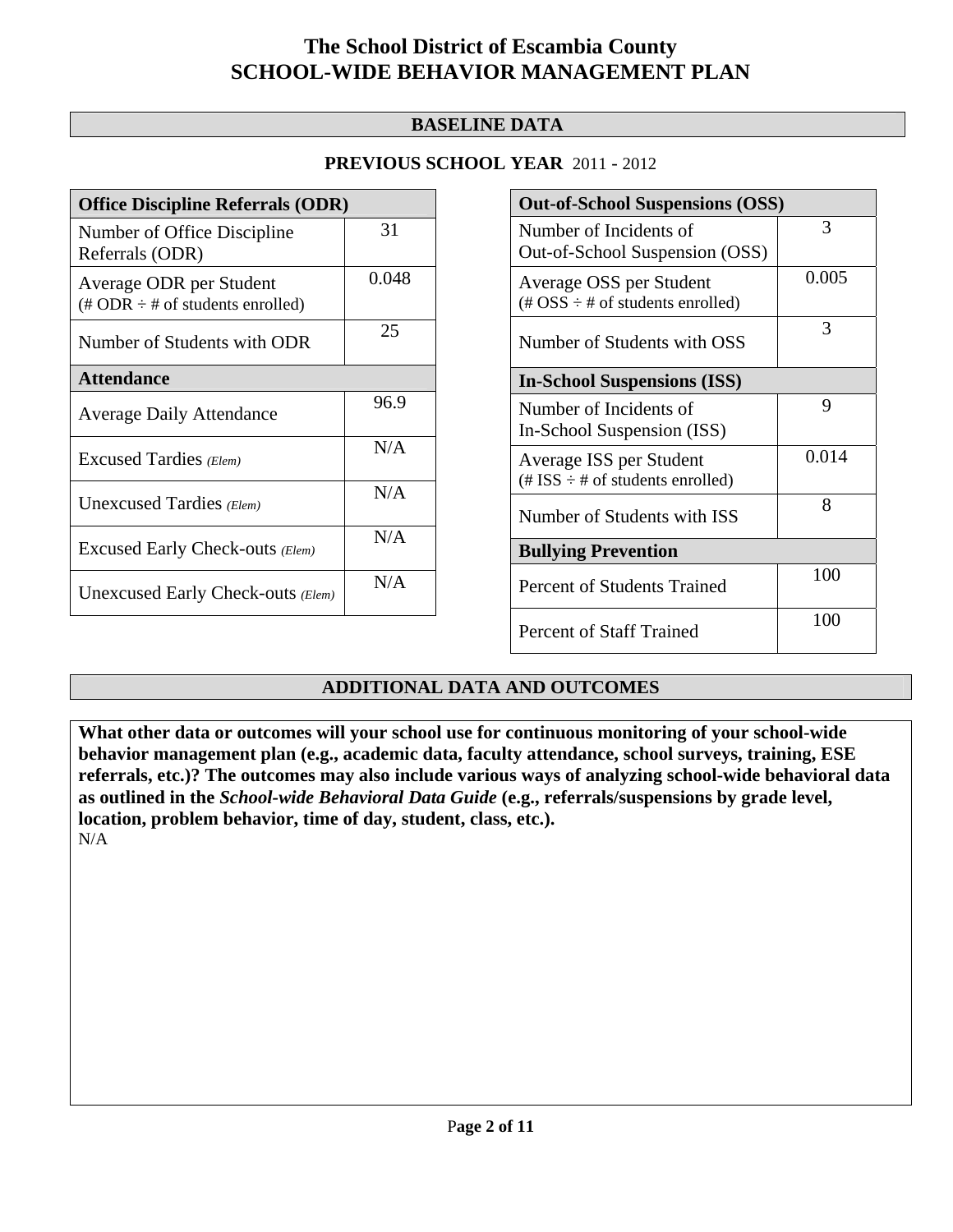## **SCHOOL-WIDE BEHAVIORAL GOALS**

| 1. Out-of-school suspension<br>N. B. Cook will maintain and/or reduce the number of out-of-school suspensions for the 2012-2013 school year.      |
|---------------------------------------------------------------------------------------------------------------------------------------------------|
|                                                                                                                                                   |
|                                                                                                                                                   |
| 2. Attendance<br>N.B. Cook will reduce the number of students who exceed the allowable 6 tardies by 5%                                            |
|                                                                                                                                                   |
|                                                                                                                                                   |
| <b>Bullying</b><br>3.<br>100% of students and staff will participate in training for the prevention of bullying.                                  |
|                                                                                                                                                   |
|                                                                                                                                                   |
| 4. Office Discipline Referrals<br>N. B. Cook will maintain and/or reduce the number of office discipline referrals for the 2012-2013 school year. |
|                                                                                                                                                   |
|                                                                                                                                                   |
| Tardies (Elementary - see attached plan) or Other School-wide Behavior Goal<br>5.                                                                 |
|                                                                                                                                                   |
|                                                                                                                                                   |
| Early Check-Outs (Elementary - see attached plan) or Other School-wide Behavior Goal<br>6.                                                        |
|                                                                                                                                                   |
|                                                                                                                                                   |
| 7. Other School-wide Behavior Goal                                                                                                                |
|                                                                                                                                                   |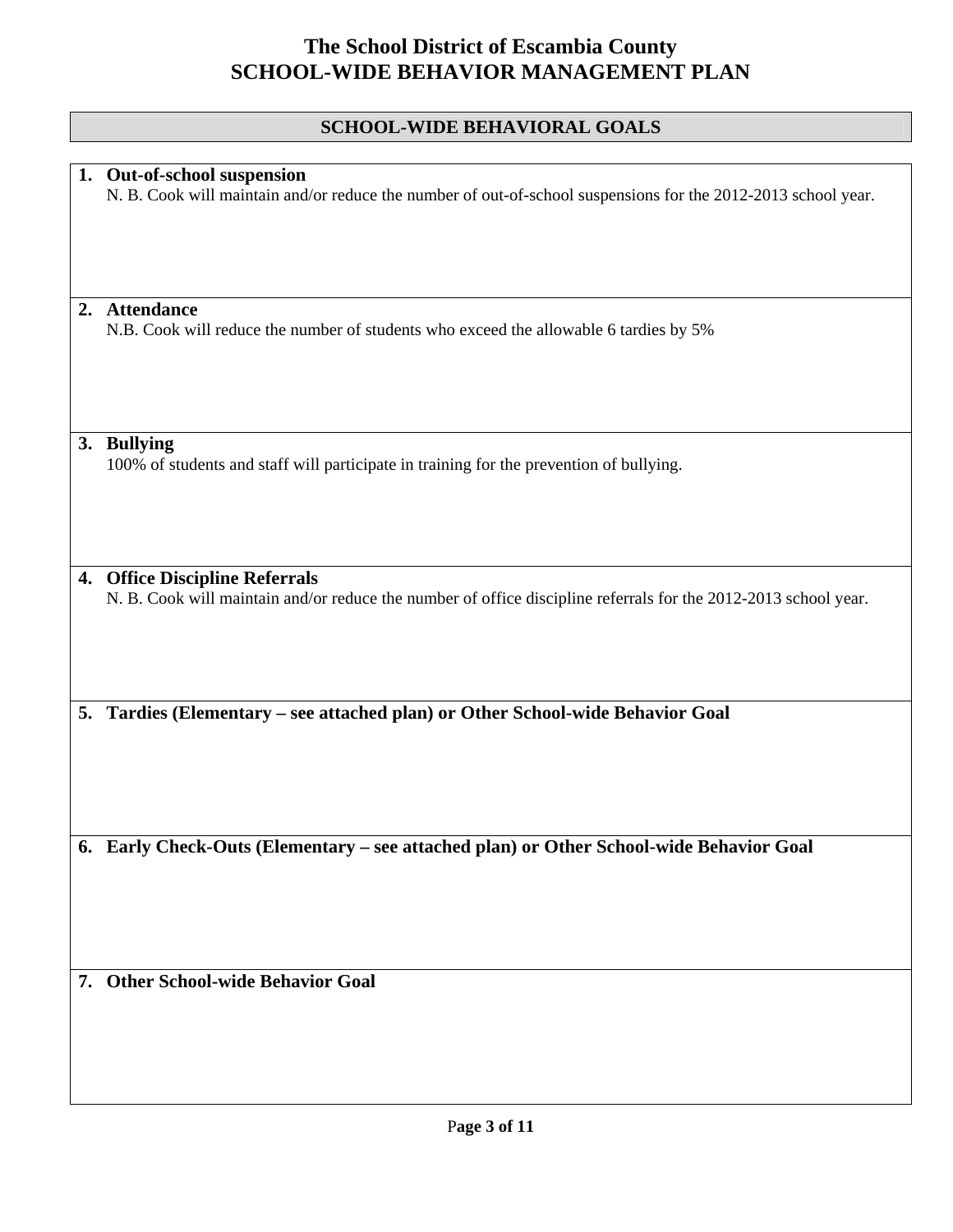### **PROGRESS MONITORING**

**Your school-wide behavior team should meet to review data and discuss concerns or revisions to your school-wide behavior management plan once a month and complete progress monitoring forms quarterly. Describe when you plan to meet (days, location, and time) throughout the school year.**  The behavior team will meet quarterly at the end of each nine week grading period. Meetings will be held in the Guidance office after dismissal.

**Describe the procedures that your school will use to collect, summarize, and analyze the behavioral data prior to team meetings. Procedures are required for entering the information into the database, summarizing the data, and developing graphs using the** *School-wide Behavioral Data Guide***.** 

Data will be collected from the district's database (TERMS) for suspensions and attendance. Bullying prevention training results will be collected by the Principal for faculty and staff and by the Guidance Counselor for students.

### **How will your school document the school-wide behavior team meetings?**

The Progress Monitoring Form will be used to document the outcome of Schoolwide Behavior Team Meetings. The Principal will keep a school copy of this documentataion and will forward a copy to the Elementary Director.

**Describe how your school-wide behavior team will share the data and outcomes with your faculty, staff, and other stakeholders?** 

The results of the Schoowide Behavior Team Meetings will be communicated to all staff at Faculty Meetings and/or School Leadership Team Meetings.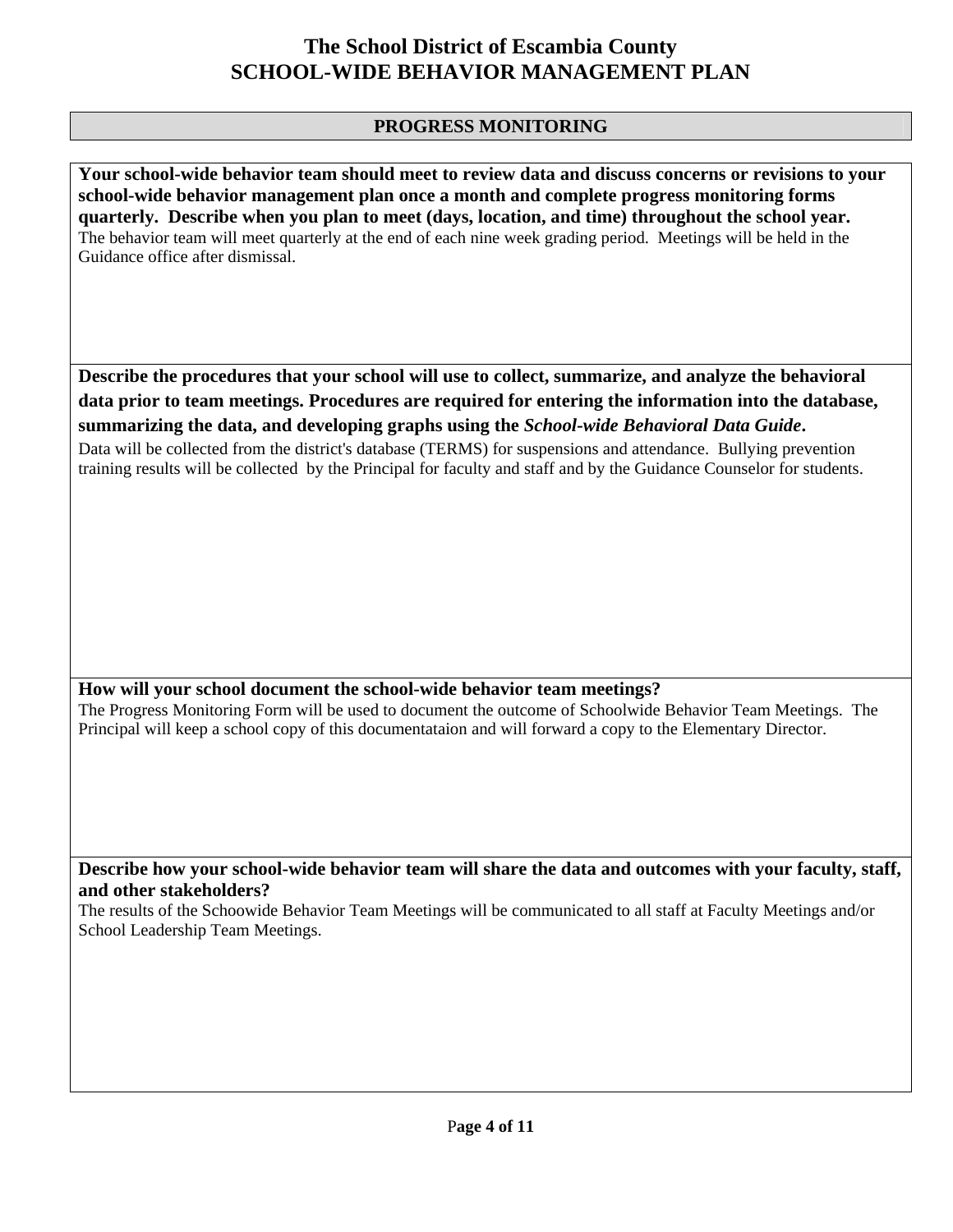### **SCHOOL EXPECTATIONS AND RULES**

### **List 3 – 5 school-wide expectations**

Be courteous and cooperative. Listen well and follow directions the first time. Act responsibly and safely at all times. Demonstreate core values.

| Rules/<br><b>Expectations:</b>                          | <b>Setting:</b><br>Hallways                                                                | <b>Setting:</b><br>Cafeteria                                              | <b>Setting:</b><br>Restrooms                                                    | <b>Setting:</b><br>Dismissal                                                                                                                               |
|---------------------------------------------------------|--------------------------------------------------------------------------------------------|---------------------------------------------------------------------------|---------------------------------------------------------------------------------|------------------------------------------------------------------------------------------------------------------------------------------------------------|
| Be courteous and<br>cooperative.                        | Always walk quietly,<br>facing forward and in a<br>quality line.                           | Use good talbe manners<br>and stay seated.                                | Wait quietly until it is<br>your turn.                                          | Walk quietly and<br>orderly to your<br>dismissal area.                                                                                                     |
| Listen well and<br>follow directions the<br>first time. | Use hand signals rather<br>than voices and stop at<br>designated stopping<br>places.       | Talk quietly to those at<br>your table. Listen for<br>teacher directions. | Listen for your teacher's<br>directions when lining<br>up afterwards.           | Dayare Vans/Bus<br>Riders-remain seated<br>and listen for driver<br>directions<br>Car Riders-stay seated<br>and wait quietly until<br>your name is called. |
| Act responsibly and<br>safely at all times.             | Walk to the right and<br>hold onto the handrail<br>when going up and/or<br>down the stairs | Push chair in and put all<br>trash in the designated<br>area.             | Always wash hand<br>afterwards and put<br>paper towels in the<br>trash.         | Stay on the sidewalk<br>and follow directions<br>for loading cars, buses<br>and/or vans.                                                                   |
| Demonstrates core<br>values.                            | Go directly to your<br>destination and back.                                               | Make sure your area is<br>clean and ready for the<br>next class           | Help keep the restroom<br>area clean and report<br>any problems to an<br>adult. | Go directly to your<br>designated area for<br>dismissal.                                                                                                   |
|                                                         |                                                                                            |                                                                           |                                                                                 |                                                                                                                                                            |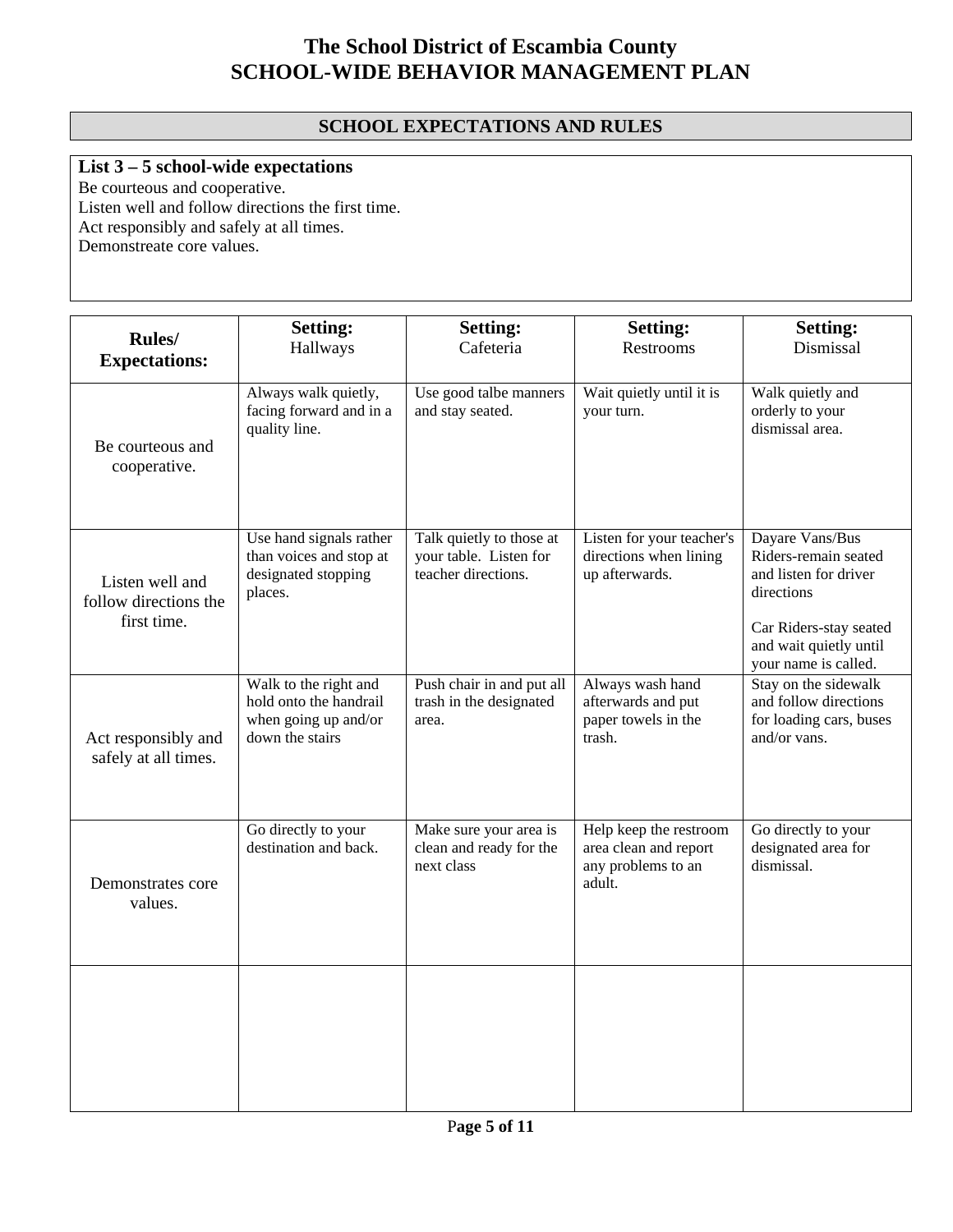### **TEACHING EXPECTATIONS AND RULES**

**How will your school introduce the school-wide expectations and rules to all of your students and staff?**  School-wide expectations and rules will be introduced each year during pre-school planning times and/or monthly faculty meetings. They will be communicated with parents and students during pre-school's Parent/Student Orientation and again at Open House. Written copies of school-wide expectations and rules will be provided to parents and students via the Parent/Student Handbook. Schoolwide expectations, rules, and the district Rights and Responsibilities handbook will also be included on the morning news program which is shown on closed circuit television.

#### **During the school year, what activities will your school implement to encourage on-going direct instruction of the school-wide expectations and rules? How will your school embed the expectations and rules into the daily curriculum?**

All teachers will include instruction of school-wide expectations and rules in lesson plans for the first 2 weeks of school. Following this initial instruction, each teacher will continue teaching and reinforcing rules and expectations through the "Sweet Pickle for the Pickle Jar" Program. Teachers will put a sweet pickle in the pickle jar each time a student or students displays one of the school rules and/or expectations.

School-wide expectations and rules will be embedded into the curriculum as follows:

Reading - books will be read and discussed portraying examples and non-examples of characters demonstrating core values and following school and classroom rules and expectations.

Language Arts/Writing - practice writing prompts will be used to determine students' understanding of rules and expectations

Social Studies - rules, responsibilities, and expectations are embedded throughout the current curriculum being used in all grade levels.

### **How often will you plan to provide refresher training on expectations and rules to staff and students in your school? How will you orient and teach new students who arrive mid-year?**

School-wide rules and expectations will be communicated in writing to new students and staff through our Parent/Student Handbook. Specific proceduers (cafeteria, hallway, etc.) will be reinforced throughout the year via closed circuit television. Rules and expectations will also be reinforced by teachers after holidays.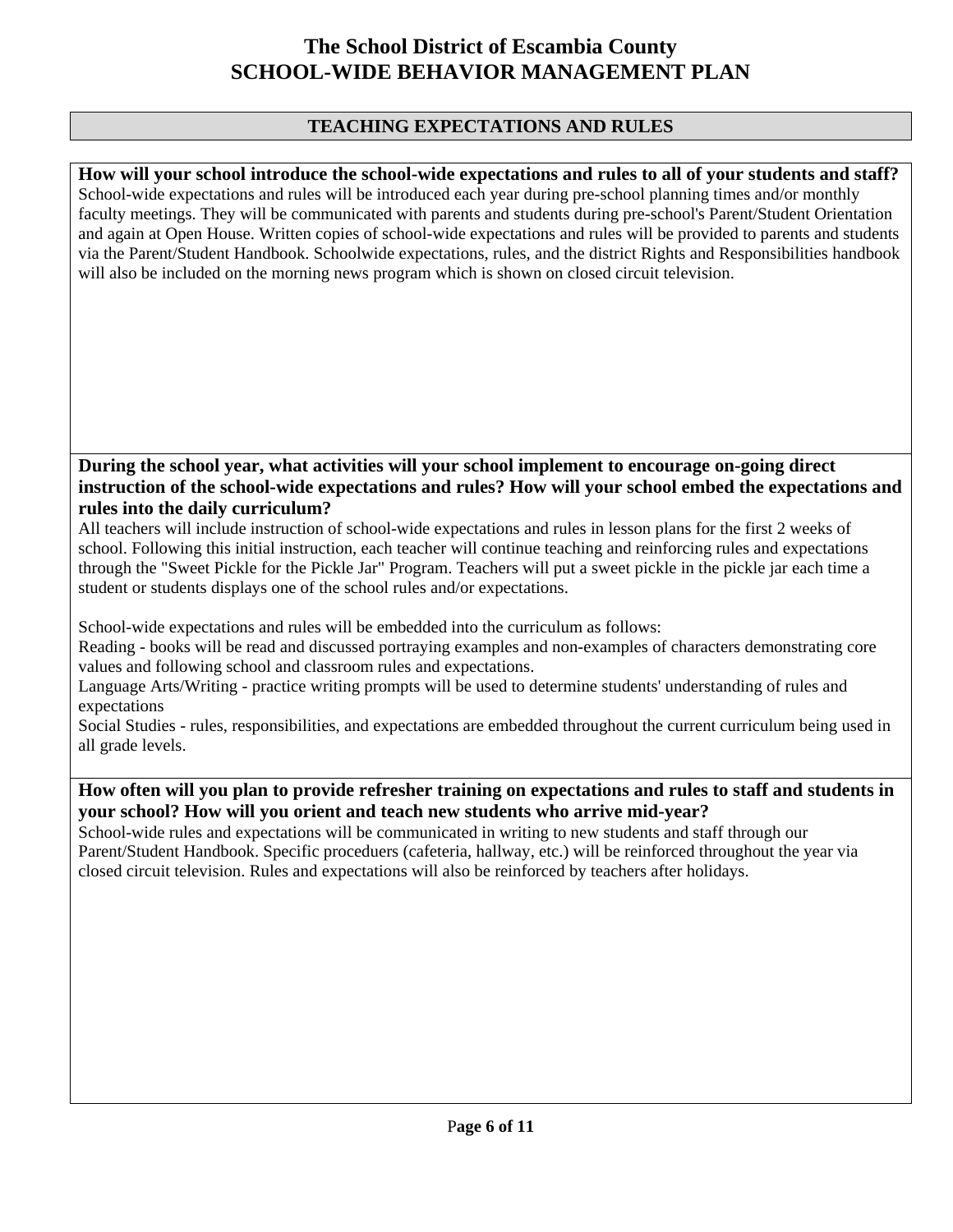### **REWARD/RECOGNITION PROGRAM**

#### **What type of reward system will you use?**

Two programs will be used to reward and recognize appropriate student behavior: ICU Program - "I see you..." notes are written and turned into the office when a staff member observes a student demonstrating a core value and/or following school rules or expectations. These notes are then read and discussed each day by the principal on the morning news program.

Pickle Power Program - Each classroom will have a pickle jar and paper pickles to put into the jar each time a student or group of students is seen following rules and/or expectations or demonstrating a core value. When the jar is filled, the class is treated to a special activity called a "Pickle Pow-Wow". As an extension of the Pickle Power Program, one "Pickle PeaceMaker" is chosen from each class each month. These students are chose for exemplary behavior and serve as role models for other students. Teachers also have an opportunity to identify two students each week who demonstrate good behavior and/or demonstrate core values. These students are invited to eat lunch with the guidance counselor in a special place in the lunchroom.

#### **Describe the behaviors for which you will reward or recognize students.**

Students are rewarded for following our school-wide rules and expectations. These behaviors include students who are observed demonstrating core values (honesty, integrity, responsibility, patriotism, respect, and equality). Teamwork, cooperation, courtesy, listening, and self-control are also recognized and rewarded.

#### **How will you implement the reward system?**

ICU Program - ICU notes will be provided to all teachers and staff to use in submitting student names. They will be reminded and encouraged to submit names throughout the year.

Pickle Power Program - Pickle jars and paper pickles will be given to all classroom teachers. Classroom teachers will notify the Guidance Counselor when a Pickle Pow-Wow has been earned by their class.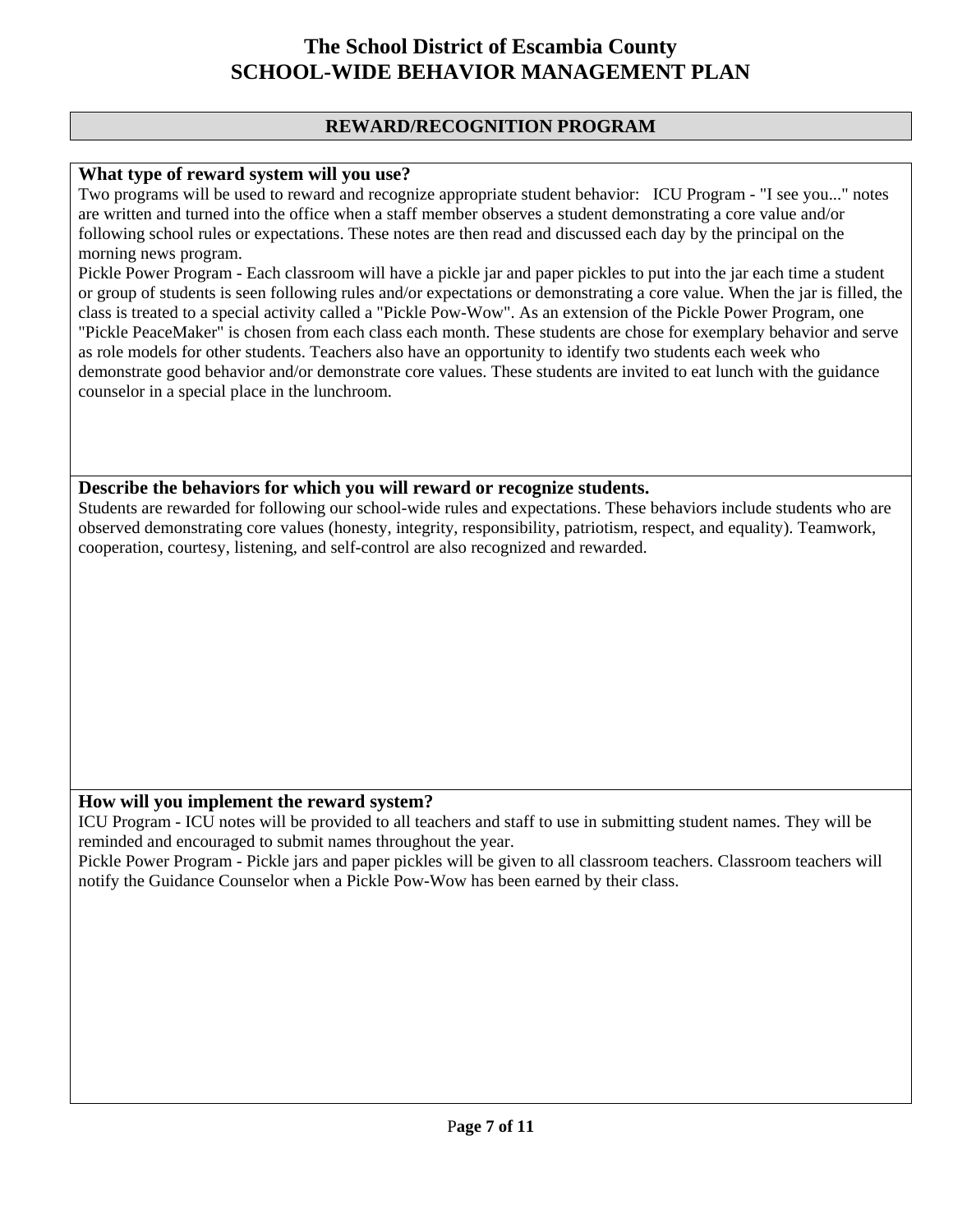### **DISCIPLINARY PROCEDURES**

### **Explain the discipline process at your school. Differentiate between minor and major behavior incidents and describe the process for documenting and addressing both types of incidents.**

Minor problems are typically handled by the classroom teacher. Teachers use strategies such as conferencing, timeout, loss of privileges, notes home, and telephone calls to parents. Teachers are expected to keep careful documentation of discipline issues and to communicate regularly with parents.

Major discipline problems include dissruptive behavior that impacts the learning environment and/or other serious situations (fighting, etc.). When a student is sent to the office for a discipline incident, the following process is followed:

1. The teacher provides documentation of strategies/interventions used prior to sending the student to the office.

2. The principal and/or assistant principal will discuss the reason with the student and teacher to determine appropriate consequences.

3. The parent/guardian will be notifies either by telephone or a note sent home by the principal and/or assistant principal.

4. The referral form will be processed through the school's data specialist.

### **What intervention strategies will your school use to prevent behavior that results in discipline referrals and out-of-school suspensions?**

- 1. Verbal warnings
- 2. Reward/point systems
- 3. Redirection tec hniques.
- 4. Parent conferences
- 5. Timeout in classroom
- 6. Curriculum/scheduling accommodations
- 7. Referral to Counselor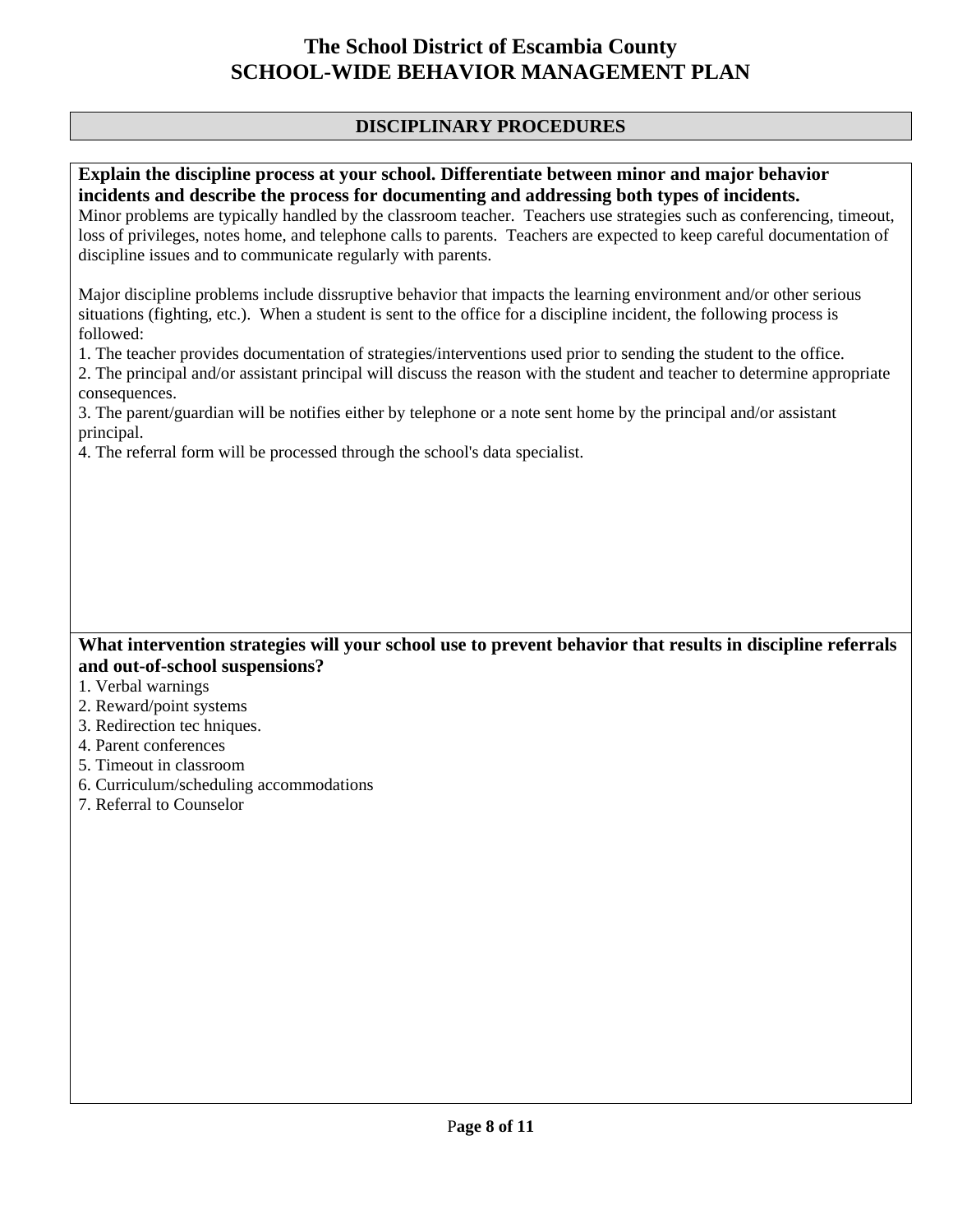### **DISCIPLINARY PROCEDURES (continued)**

| What are the consequences or disciplinary actions that are used in your school? |
|---------------------------------------------------------------------------------|
|---------------------------------------------------------------------------------|

1. Time-out in the classroom, another classroom, or the office.

2. Loss of privileges (free time in classroom, etc.)

3. Out of school suspension

4. Referral for counseling

5. Parent Conference

**For Middle or High Schools:** 

**How do the adjudication guidelines complement your disciplinary procedures?**  N/A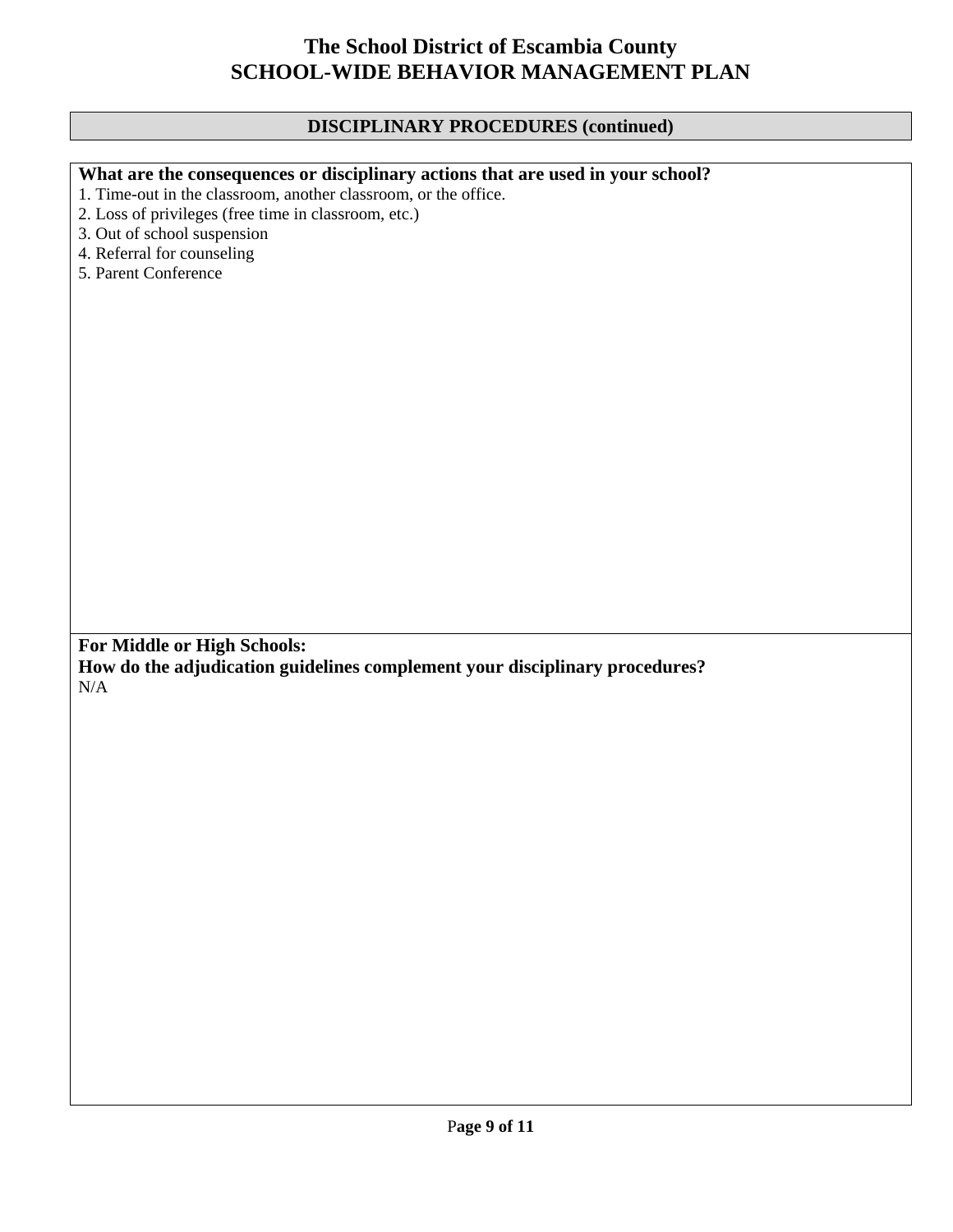### **TRAINING AND IMPLEMENTATION**

#### **Describe any training needs, material needs, and/or environmental arrangements necessary to implement your school-wide behavior management plan.**

The materials needed to implement our ICU Program and Pickle Power Program are provided to all teachers at the beginning of the year and replinished as needed. These materials include a pickle jar and paper pickles, ICU forms, and Rule Bender forms. Other materials needed are pickles, pickle power buttons, and stickers. These are provided by the Guidance Department.

### **Describe how your school will train all faculty and staff on your school-wide behavior management plan. How will you orient and teach new faculty and staff who arrive mid-year?**

Faculty meetings and grade level meetings will be used to provide training for all faculty and staff. These meetings will be scheduled for the beginning of each year and repeated in the event there are new faculty and/or staff members. This training will include the schoolwide behavior plan and school-wide rules and expectations for students. The referral process will also be discussed along with appropriate strategies and intervntions that can be used prior to writing a referral. Individual classroom behavior systems will be discussed at grade level meetings and a copy of individual classroom behavior plans will be given to the principal/assistant principal.

Mentor teachers will be responsible for training any new faculty and/or staff who arrive mid-year.

### **What school-wide routines and procedures will be implemented by all faculty and staff to facilitate your school-wide behavior management plan?**

The following routines and procedures will be implemented school-wide:

- 1. Arrival and dismissal
- 2. Hallway procedures
- 3. Restroom procedures
- 4. Cafeteria procedures

Each classroom teacher will have a classroom behavior system in place that includes strategies and interventions for promoting positive behavior.